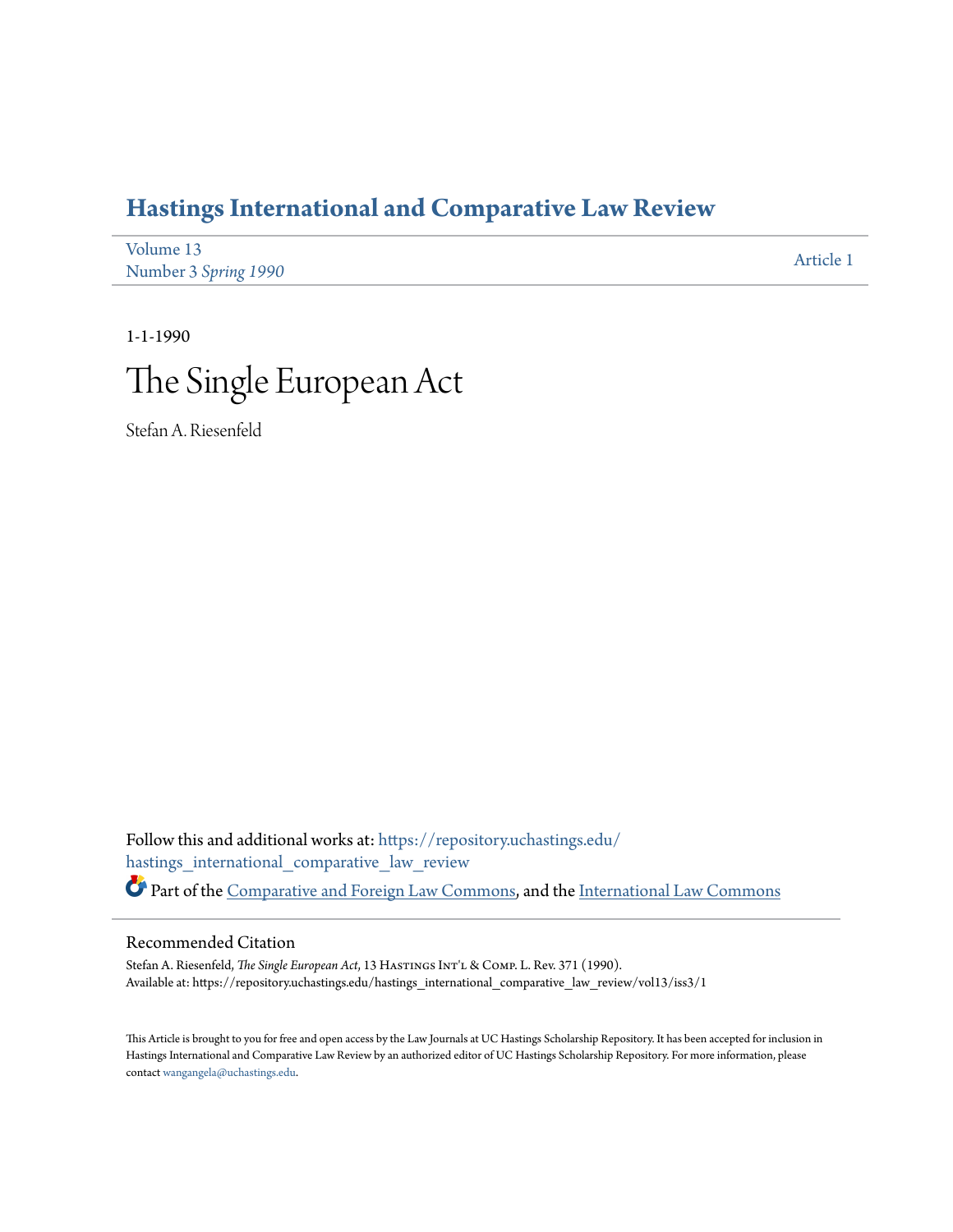### **The Single European Act**

*By* **STEFAN A.** RIESENFELD\*

#### **I. GENESIS**

The Single European Act of **1986 (SEA)1** was adopted **by** the twelve Member States of the three European Communities in **1986 by** way of an amendment to the original treaties establishing the three communities.<sup>2</sup> It constitutes the most important modification of the powers and processes of the integrative scheme which originated with the Treaty establishing the European Coal and Steel Community of **1951. Of** course, the basic treaties had been amended in the interim **by** treaties which enlarged the initial membership from six to twelve nations, the so-called treaties of accession of 1972 (United Kingdom, Denmark, and Ireland).<sup>3</sup> **1979** (Greece),4 and 1984 (Portugal and Spain),5 as well as **by** treaties which made organizational changes, especially the Treaty establishing a Single Council and a Single Commission of the European Communities **(1967),6** the Treaty amending Certain Budgetary Provisions of the Treaties establishing the European Communities and of the Treaty establishing a Single Council and a Single Commission of the European Communities (1970),<sup>7</sup> and the Treaty amending Certain Financial Provisions of the Treaties establishing the European Communities and of the Treaty establishing a Single Council and a Single Commission of the Eu-

4. May 24, **1979,** 22 O.J. **EUR.** COMM. (No. L **291)** 9 (1979).

7. Apr. 22, 1970, 1973 Gr. Brit. T.S. No. I (part II) (Cmd. 5179) 306.

**<sup>\*</sup>** Emanuel S. Heller Professor of Law Emeritus, University of California, Berkeley; Professor of Law, Hastings College of Law, University of California, San Francisco. Dr. Jur., 1932, University of Breslau; Dott. in Giur., 1934, University of Milan; LL.B., 1937, University of California, Berkeley; **S.J.D.,** 1939, Harvard Law School; B.S., 1940, University of Minnesota; Dr. h.c., 1972, University of Cologne.

<sup>1.</sup> Feb. 28, 1987, **30** O.J. **EUR. COMM.** (No. L 169) 1 (1987) [hereinafter **SEA].**

<sup>2.</sup> Treaty establishing the European Coal and Steel Community, Apr. 18, 1951, 1988 Gr. Brit. T.S. No. 49 (Cmd. 455) 7 (original version at 261 U.N.T.S. 140); Treaty establishing the European Economic Community, Mar. 25, 1957, 1988 Gr. Brit. T.S. No. 49 (Cmd. 455) **82** (original version at 298 U.N.T.S. **11)** [hereinafter Treaty of Rome]; Treaty establishing the European Atomic Energy Community, Mar. 25, **1957,** 1988 Gr. Brit. T.S. No. 49 (Cmd. 455) 225 (original version at 298 U.N.T.S. 167).

**<sup>3.</sup>** Jan. 22, 1972, **1979** Gr. Brit. T.S. No. 18 (Cmd. 7463).

**<sup>5.</sup>** 28 *O.L* **EUR. COMM.** (No. L 302) 9 (1985).

<sup>6.</sup> Apr. 8, 1965, 1979 Gr. Brit. T.S. No 15 (Cmd. 7460) 173.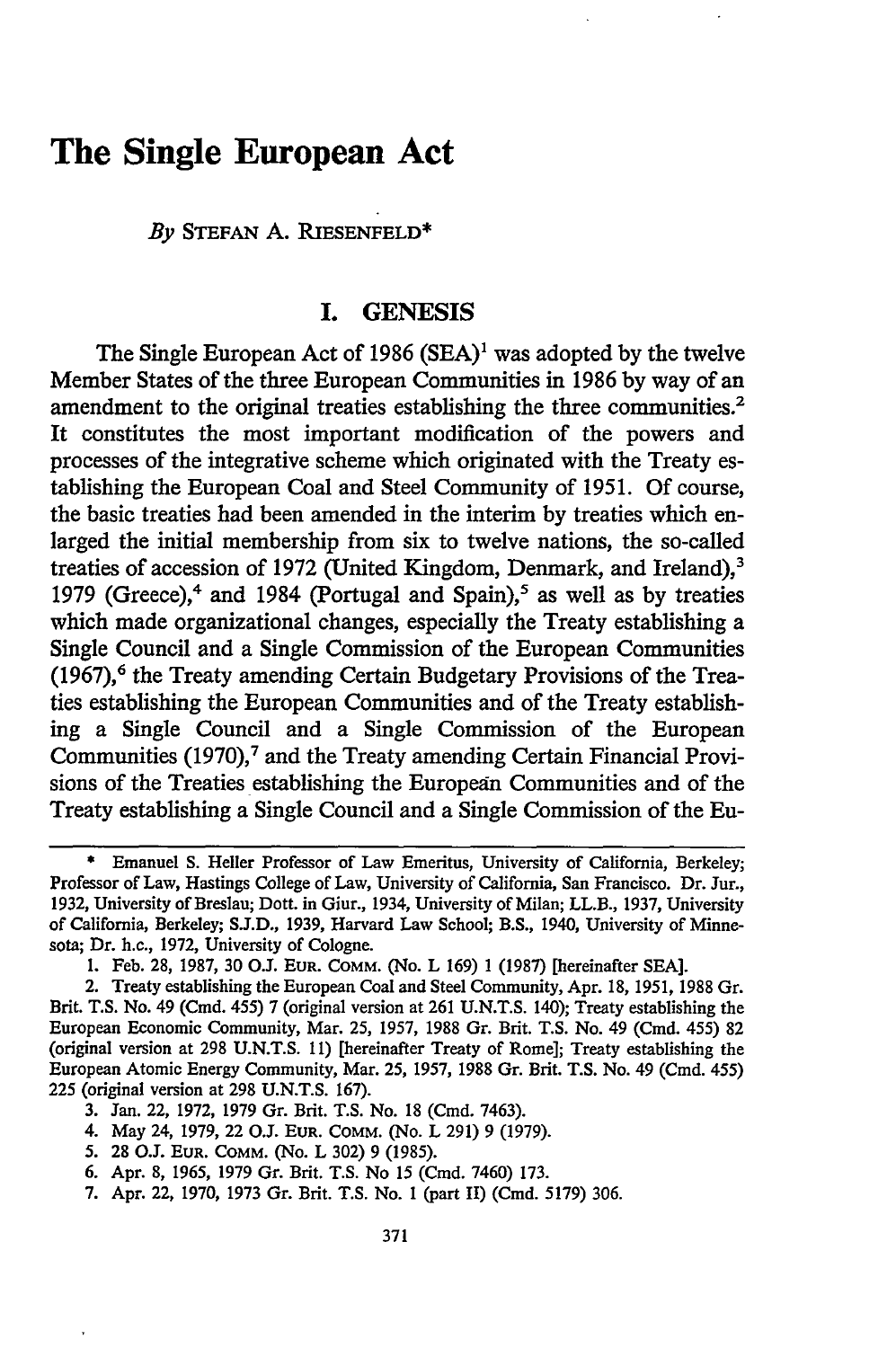ropean Communities  $(1975)^8$  But only the Act concerning the election of the representatives of the Assembly by direct universal suffrage  $(1976)$ <sup>9</sup> constituted a major institutional advance.

The adoption of the Single European Act was the climax of a protracted effort to revive and expand the process of European integration. The European Economic Community as conceived in the original blueprint, known as the Spaak Report,<sup>10</sup> constituted a common market of the Member States in the form of a customs union with no internal barriers and equipped with an institutional apparatus capable of establishing and enforcing a common policy for the functioning and evolution of an integrated market. As time progressed the original *dlan* of the rhythm slackened and the statesmen, inspired by its initial aims,. sought to rekindle the fire and to remove the institutional limitations on the process. In 1969 the heads of state or government held a summit at the Hague in which they expressed the determination to transform, by way of a step by step approach, the existing community into an economic and monetary union.<sup>11</sup> Pursuant to that decision, the Council of the European Communities appointed a committee under the chairmanship of the president of the government of Luxembourg to prepare a plan for the achievement of that goal. The *Werner* report was submitted to the Council and the Commission on October 8,  $1970$ .<sup>12</sup> It was adopted by the Council of the European Communities in March 1971 and resulted in the launching of a program for the creation of an *economic and monetary union* in stages either by resort to the existing treaty provisions, or if necessary by resort to articles 235 or 236 of the Treaty of Rome.<sup>13</sup> The idea of an economic and monetary union was reaffirmed by the first summit of the heads of state or government of the enlarged community at Paris in October 1972<sup>14</sup> and again at the next meeting at Paris in Decem-

**13.** *Rdsolution du Conseil et des reprisentants des gouvernements des Ftats Membres du 22 mars 1971,* 14 J.O. COMM. EUR. (No. C 28) 1 (1971).

14. For the text of the declaration, see **[5** No. 10] BULL. DES COMM. EUR. 15 (1972).

<sup>8.</sup> July 22, 1975, 1977 Gr. Brit. T.S. No. 103 (Cmd. 7007).

<sup>9.</sup> Sept. 20, 1976, 1979 Gr. Brit. T.S. No. 15 (Cmd. 7460).

<sup>10.</sup> The German version of the report was published in 1956 under the title: REGIERUNG-**SAUSSCHUSS, EINGSETZT VON** DER KONFERENZ **VON MESSINA,** BERICHT DER **DELEGATION-**SLEITER AN **DIE** AUSSENMINISTER (Bruxelles Apr. 21, 1956).

**<sup>11.</sup>** For the background of this initiative, see Riesenfeld, *Building the Common Marketand Beyond,* 19 VA. J. INT'L L. 1, 30 (1978).

<sup>12.</sup> The text of the Werner Report (in French), *Rapport au Conseil et d la Commission* concernant la réalisation par étapes de l'union économique et monétaire dans la Communauté, is reproduced in 13 J.O. COMM. EUR. (No. C 136) 1 (1970) and in [1970 No. 11] **BULL. DES** COMM. **EUR. SUPP.**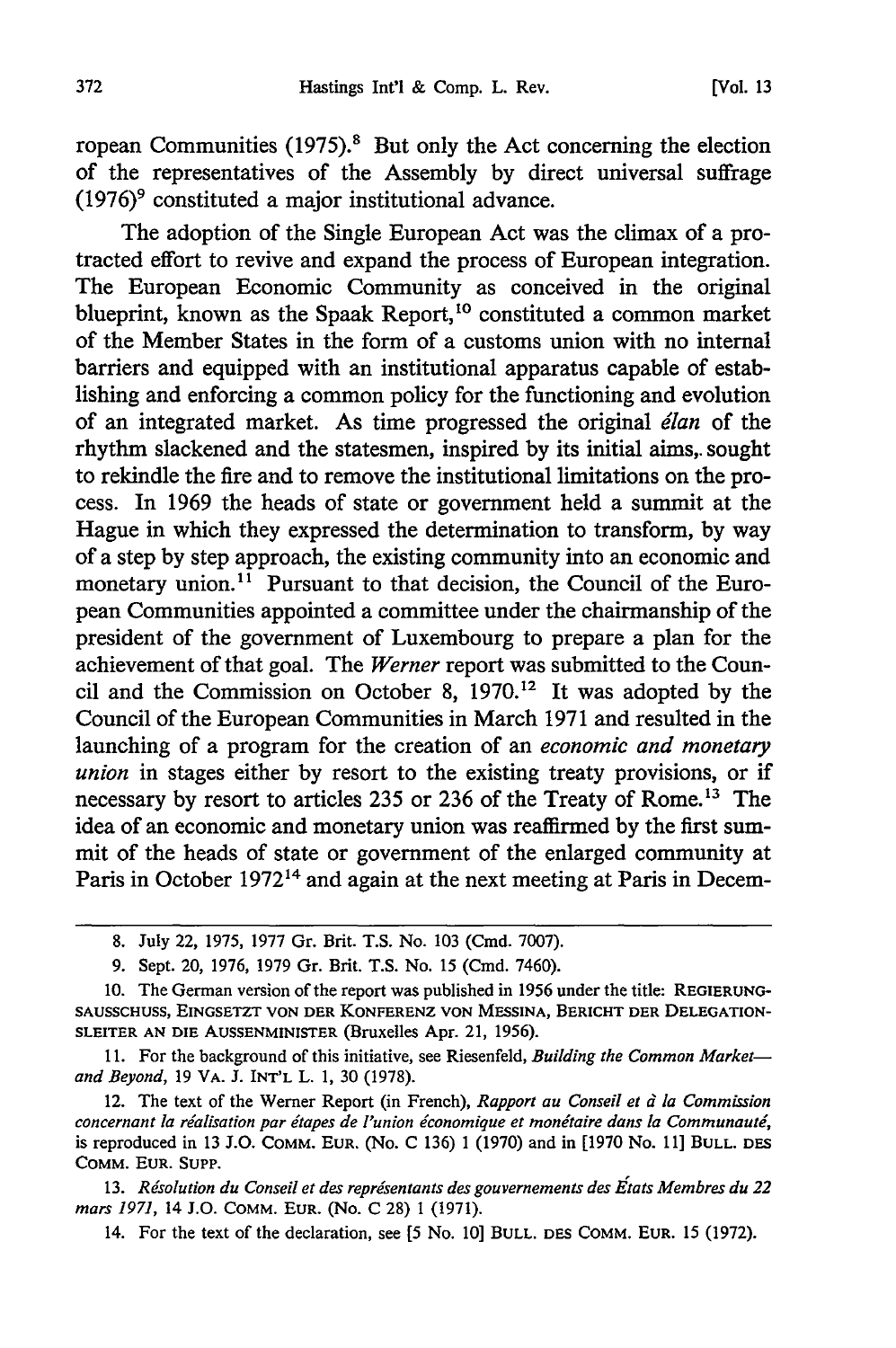ber 1974.<sup>15</sup> On that occasion the heads of government decided to study the idea of a general *European Union-which* had emerged at their meetings in 1972 and 1973-in greater detail. They entrusted Mr. Tindemans, the Prime Minister of Belgium, with that task.16 The *Tindemans Report* was submitted on December 29, 1975 suggesting a comprehensive model for the new formation.17 At its Hague meeting the *European Council-the* name assumed by the meetings of the heads of state or government-decided on the course to be taken to accomplish that goal.<sup>18</sup> It invited annual reports on the progress.<sup>19</sup>

A great step towards the achievement of monetary union was accomplished with the creation of the *European Monetary System,* established in 1978, by the Resolution of the European Council of December 5, 1978, the Agreement between the central banks of the Member States of March 13, 1979, and Council Regulation 3180/78 of December 18, 1978.20 It revolved around a currency unit called the ECU, which is composed of a weighted quantity of the currencies of the Member States at their central rates.

Because of the lack of progress in the realization of the envisaged European Union new efforts toward a revitalization of economic and political integration in Europe were launched in the eighties. The foreign ministers of the Federal Republic of Germany and of Italy took the socalled *Genscher-Colombo Initiative* and submitted the draft of a European Act<sup>21</sup> and of a declaration on economic integration<sup>22</sup> to Parliament, the Commission and the other governments. As originally conceived, these acts were neither treaties nor formal legislative investments.23 The proposals were formally presented to Parliament on November 19, 1981,<sup>24</sup> and discussed by the European Council at its London session on

19. For the annual reports, see [1977 No. 8] EUR. COMM. BULL. SuPP.; [1979 No. **1] EUR.** COMM. **BULL.** SUPP.; [1979 No. 9] **EUR.** COMM. **BULL.** SUPP.; [1980 No. 4] **EUR.** COMM. **BULL.** SUPP.; [1981 No. 3] EUR. COMM. **BULL. SUPP.;** [1982 No. 7] **EUR.** COMM. BULL. **SUPP.**

20. The three documents are reprinted in J. VAN YPERSELE & J.-C. KOEUNE, THE EURO-**PEAN** MONETARY SYSTEM 122, 129, 125 (1984) (Docs. 3, 8, and 4, respectively).

21. The text of the draft of the European Act as proposed by the two foreign ministers is reproduced in [14 No. **11] EUR.** COMM. **BULL.** 87 (1981).

**<sup>15.</sup>** For the respective points of the declaration, see **[7** No. 12] **BULL. DES** COMM. **EUR.** 7, point 14, at 9 (1974).

<sup>16.</sup> *Id.* point 13, at 9.

<sup>17.</sup> For the text, see Tindenans, *Rapport sur l'Union europdenne,* [1976 No. 1] **EUR.** COMM. **BULL. SUPP. 11.**

**<sup>18.</sup>** For the text of the statement of the European Council, see **[9** No. 11] **EUR.** COMM. **BULL.** 93 (1976).

<sup>22.</sup> For the text, see *id.* at **91.**

<sup>23.</sup> *See Draft European Act,* [14 No. 11] EUR. COMM. BULL. point 1.2.1, at **10** (1981).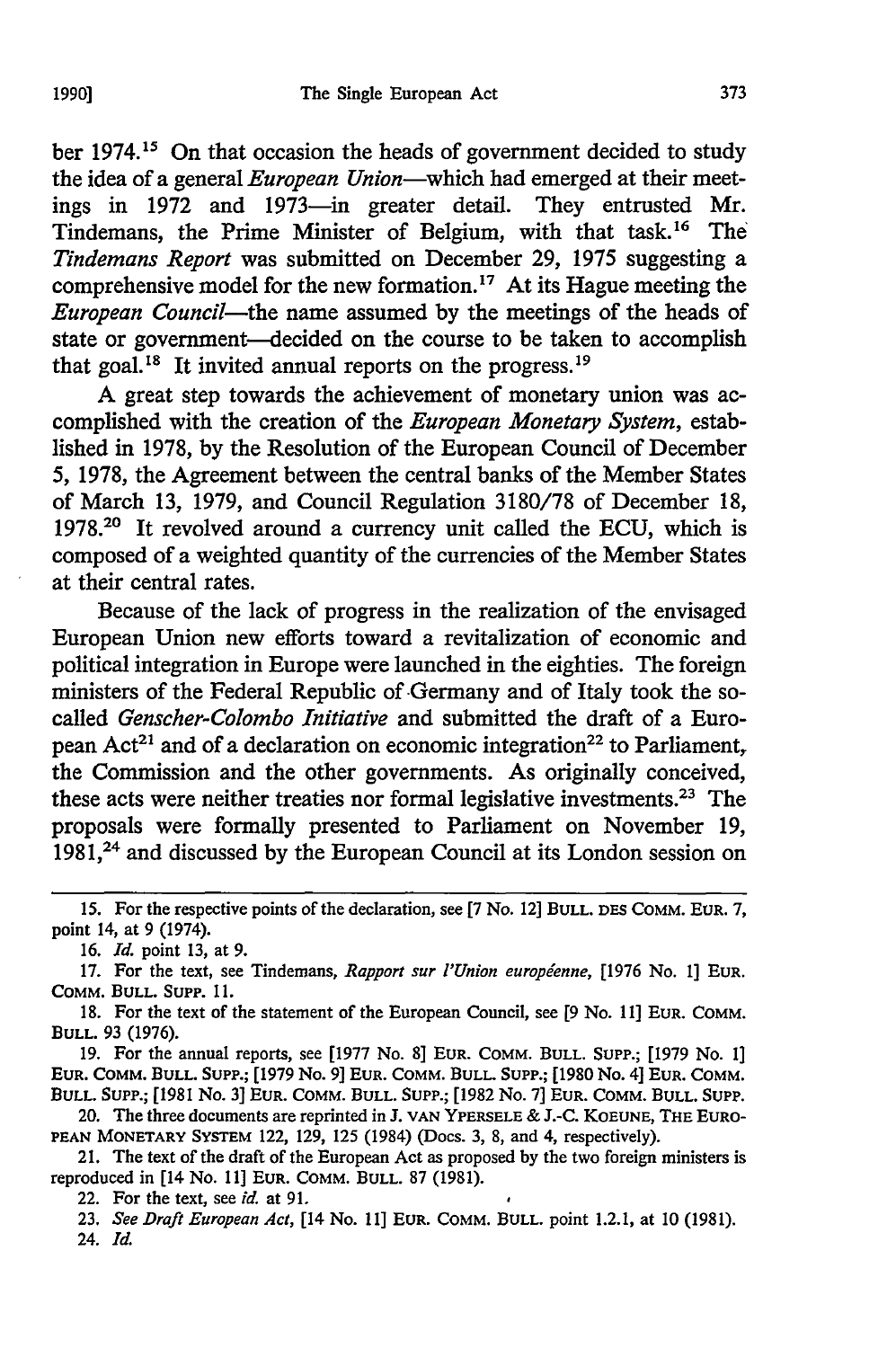November 26 and 27.<sup>25</sup> Parliament refrained from formally endorsing the draft. Rather, it embarked on producing an ambitious draft treaty establishing the European Union by a plan of its own which was to form a new European Constitution.26 Ultimately, however, the governments decided to pursue a more modest approach.<sup>27</sup>

The actual negotiation and drafting of the Single European Act took place at an intergovernmental conference, convened by the Council of the European Communities, pursuant to article 236 of the Treaty of Rome, on the basis of an opinion delivered at its meeting on July 22 and 23, 1985.2" It is not necessary to recount all the milestones on the road to that Council action. It is sufficient to note that the European Council at its meeting at Fontainebleau on June 25 and 26, 1984, established an *"Ad Hoc Committee on Institutional Affairs"* to make suggestions for the improvement of the European cooperation in both the Community field and that of political, or any other cooperation, that this Committee (the Dooge Committee) submitted an interim report and a final report, favoring the calling of an intergovernmental conference and that the European Council at its Milan meeting on June 28 and 29 had favored the road provided by article 236 of the Treaty of Rome.29

In order to understand the structure and text of the Single European Act of 1986 an intervening aim must be taken account of: the completion of the single internal market by the end of 1992. This goal had been proposed by the new Commission, installed in **1985, <sup>30</sup>**and approved by the European Council and Parliament. Pursuant to its pledge the Commission produced its celebrated White Paper, *Completing the Internal Market*, which was submitted to the European Council in June 1985.<sup>31</sup> It is therefore no surprise that the facilitation of that task constituted an important item in the negotiations and drafting of the SEA by the intergovernmental committee, commencing its labors in Luxembourg on Sep-

<sup>25.</sup> *Id.* points 1.1.6, 1.2.6, at 8, 12.

<sup>26. 27</sup> O.J. EUR. COMM. (No. C 77) 32 (1984). For the text as adopted, see *id.* at 33-54. 27. *See* Riesenfeld, Book Review, 81 AM. J. INT'L L. 294 (1987) (reviewing EINE **VERFASSUNG FOR EUROPA: VON** DER **EUROPAISCHEN GEMEINSCHAFT** ZUR EUROPAISCHEN **UNION (J.** Schwarze & R. Bieber eds. 1984)); Stein, *European Foreign Affairs System and the Single European Act of 1986,* **23 INT'L** LAW. **977, 979 (1989);** Bermann, *The Single European Act: A New Constitution for the Community?,* 27 COLUM. J. TRANSNAT'L L. **529** (1989).

<sup>28.</sup> For the text, see [18 No. 7/8] **EUR.** COMM. BULL. point 1.1.13, at 10 (1985).

<sup>29.</sup> Compare the background described in *id.* points 1.1.2-.12, at 7-9.

<sup>30.</sup> *See* [18 No. 3] EUR. COMM. BULL. point 1.3.1, at 17 (1985); [1985 No. 4] EUR. COMM. BULL. SUPP. 6, 11, 19.

<sup>31.</sup> Comm'n of Eur. Comm., *Completing the Internal Market, White Paper from the Commission to the European Council,* COM(85) 310 final (June 14, 1985) [hereinafter *White Paper].*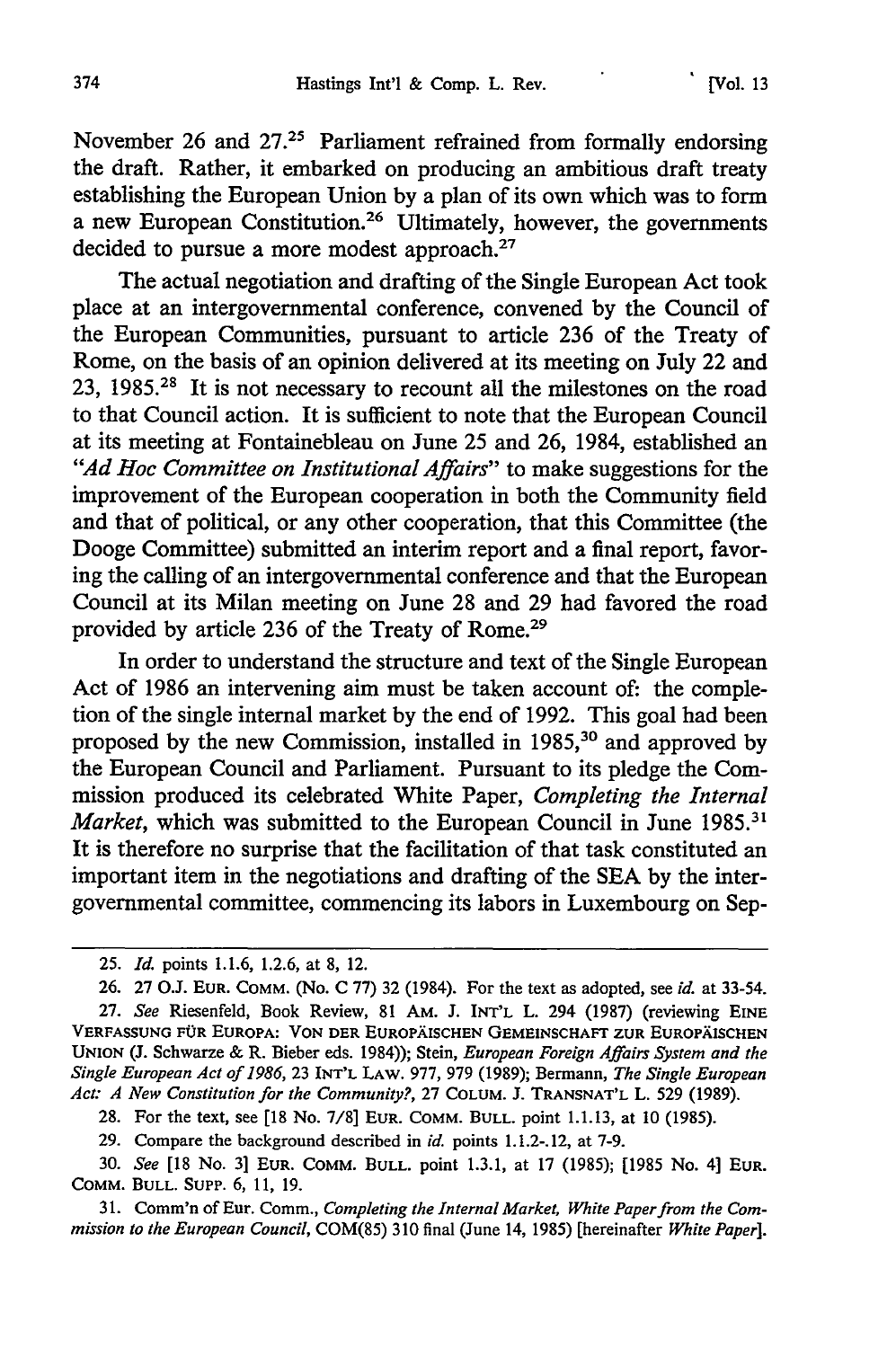tember 9, 1985.<sup>32</sup> The preparatory work was assigned to two committees, one on political cooperation to the Political Committee (consisting of the Heads of Political Departments in the Member States), the other, on the revision of the EEC Treaty, to a group consisting of the Permanent Representatives of the Member States, chaired by Mr. Dondelinger.33 The Commission was represented on both committees. The Commission from the beginning advocated the consolidation of both projects (European Political Cooperation and Revision of the Treaties) into one single instrument<sup>34</sup> and ultimately its position, which had been left undecided by the meeting of the European Council at its meeting at Luxembourg on December 2 and 3, 1985,  $35$  was adopted by the intergovernmental conference at its last meeting on December 16 and 17 in 1985.36 The European Council merely endorsed a set of texts relating to amendments of the Treaty establishing the European Economic Community and a separate Draft Treaty on European Cooperation in the sphere of Foreign Policy.<sup>37</sup> The Single European Act was signed by the Member States on February 17 and 2838 and was approved by the respective legislatures on June 24, 1987.<sup>39</sup> It went into effect on July 1, 1987.<sup>40</sup>

The Act keeps the "European Communities" and "European Political Cooperation" separate organizations, considering the treaty provisions on European Cooperation in the Sphere of Foreign Policy as distinct from the provisions relating to amendments of the treaties establishing the communities.<sup>41</sup>

#### **II. STRENGTHENING THE COMMUNITIES AND THE SEA**

One of the chief aims of the **SEA** is the infusion of greater strength to the existing communities. Title II of the Act contained the respective provisions, the reforms of the **EEC** being set forth in its Chapter II. The

**<sup>32. [18</sup>** No. **9] EUR. COMM. BULL.** point **1.1.1,** at **7 (1985).**

**<sup>33.</sup>** *Id.* point 1.1.2, at **10.**

<sup>34.</sup> *kll* points **1.1.1,** 1.1.2, at **7, 10.**

**<sup>35. [18</sup>** No. **11] EUR. COMM. BULL.** point **1.1.1,** at **7 (1985).**

**<sup>36. [18</sup>** No. 12] **EUR. COMM. BULL.** point **1.1.3,** at **18 (1985).**

**<sup>37. [18</sup>** No. **11] EUR. COMM. BULL. 9-17 (1985).**

**<sup>38.</sup> SEA,** *supra* note **1,** at **16.**

**<sup>39.</sup>** *Id* at **29.**

<sup>40.</sup> *Id.*

<sup>41.</sup> The amendments of the Community treaties are governed **by** Title II of the **SEA,** *id.* at 4, while political cooperation is governed **by** Title III. *Id.* at **13.** Title I specifies the separate nature of these organizations. *Id.* at 4. Title IV deals with ratification and entry into force. *Id.* at 14.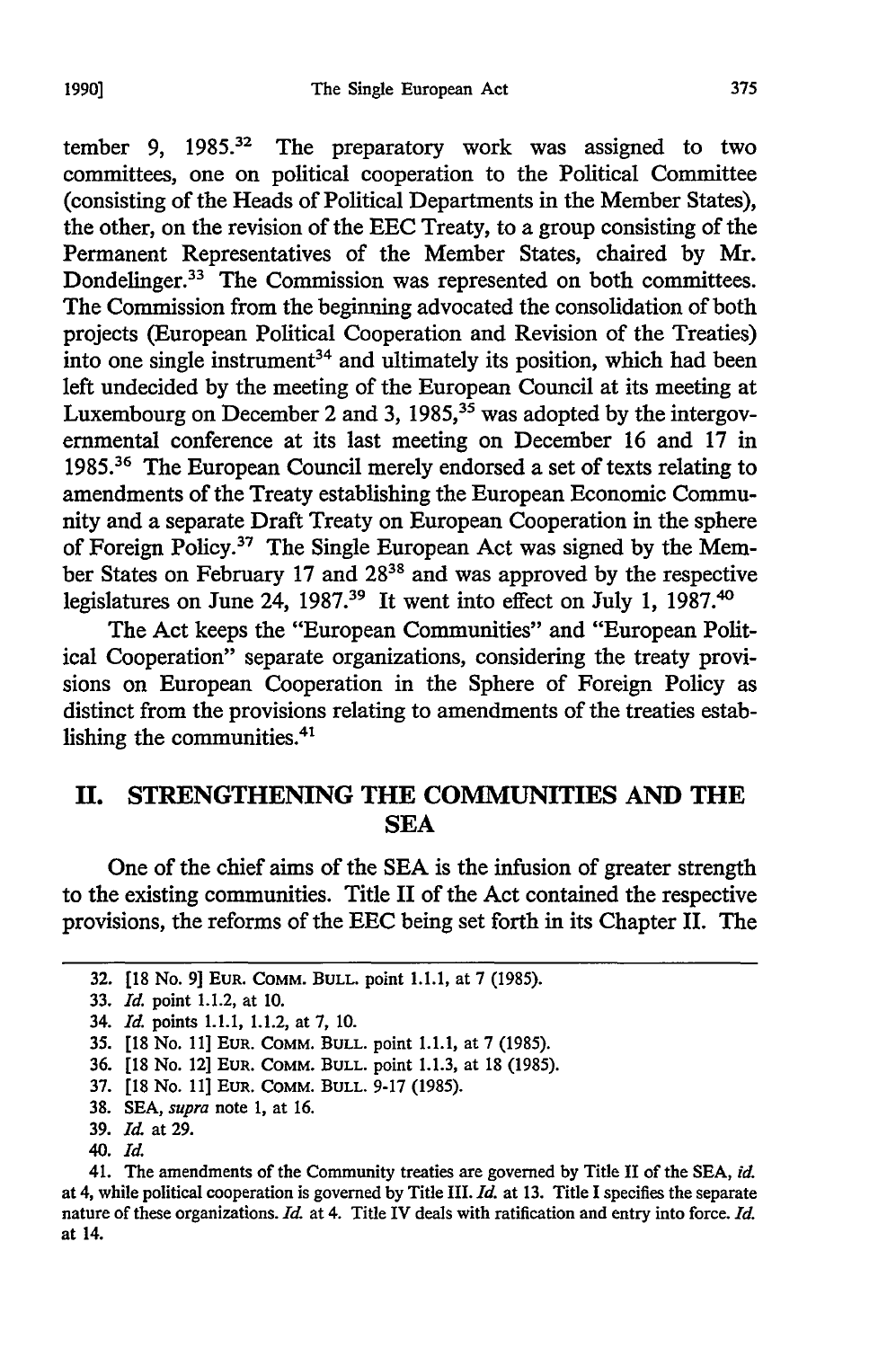amendments of the EEC Treaty are in turn subdivided into a modification of the *institutional* provisions<sup>42</sup> and changes relating to the foundations and the policy of the Community.43 The institutional reforms are best understood by throwing a preliminary glance at the *substantive* reforms. These comprise six separate themes:

1) completion of the internal market without internal frontiers by the end of 1992;<sup>44</sup>

2) strengthening of the Community's monetary capacity with the perspective of the ultimate achievement of economic and monetary union;<sup>45</sup>

3) increased focus on social improvements;<sup>46</sup>

4) strengthening economic and social cohesion;<sup>47</sup>

5) encouragement of research and technological development;<sup>48</sup> and

6) elevation of the protection of the environment to a specific community power.<sup>49</sup>

#### **A. The New Procedure**

In order to achieve the policies set forth in title II, chapter II, section II (the amendments relating to the foundations and policy of the EEC), the SEA in title II, chapter II, section I introduced a new legislative procedure, called the *cooperation procedure.* It strengthens the participation of the Parliament in the Community legislative process and permits the Council to act with a qualified majority, rather than by unanimity. Technically these changes were accomplished by specifying the articles which form the basis of the Community acts to which the new procedure applies<sup>50</sup> and by setting forth the steps of the new procedure.<sup>51</sup> It evidences two separate goals: increase of democratic legitimacy of Community legislation and widening of lawmaking by qualified majority vote (as governed by article 149(2)).

Without dwelling excessively on controversial details, it should be noted that even prior to the SEA the Treaty specified subjects in which

- 47. *Id.* § II(IV).
- 48. *Id.* § II(V), at 10.
- 49. *Id.* § II(VI), at **11.**

50. Article 6, designates "acts based on Articles 7, 49, 54(2), 56(2), second sentence, 57 with the exception of the second sentence of paragraph 2 thereof, 100a, **100b,** 1 18a, 130e, and 130(q)2 of the [Treaty of Rome]" as acts subject to the cooperation procedure. *Id.* at 5.

51. Article 7, adding article 149(2) to the original text. *Id.* at 5-6.

<sup>42.</sup> *Id.* tit. II, ch. II, § I, at 5.

<sup>43.</sup> *Id.* § II, at 7.

<sup>44.</sup> *Id.* § II(1).

<sup>45.</sup> *Id.* § II(II), at 8.

<sup>46.</sup> *Id.* § II(III), at 9.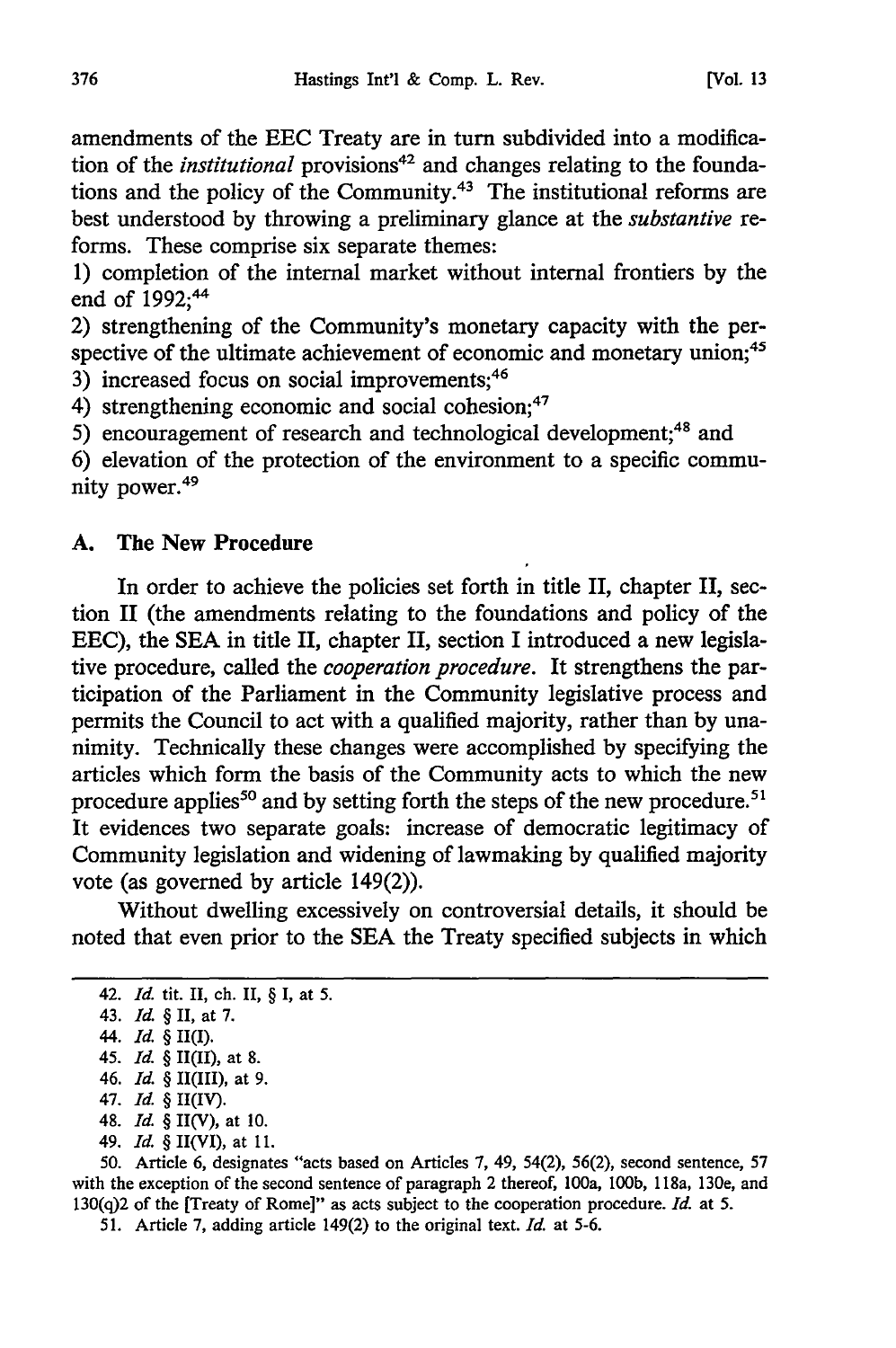consultation of the Parliament was mandatory, for instance in the field of common agricultural policy, pursuant to article 43(2), last paragraph. Unless the Council amended the Commission proposal, it could act by qualified majority after attainment of the second stage, even if it disregarded the opinion of Parliament.<sup>52</sup> This is still the law since the cooperation procedure does not apply in the field of the agricultural policy.<sup>53</sup>

In the cases in which the cooperation procedure applies and in particular in the case of article 100a, the Council is more closely tied to the views of the European Parliament. The procedure involves consecutive phases. Upon proposal of a regulation or directive by the Commission, the Council must obtain the opinion of the European Parliament. Upon obtaining the opinion of the Parliament, the Council, if it disagrees with the views of the Parliament, must adopt a common position, acting with qualified majority (as defined in article  $148$ ),<sup>54</sup> and communicate the same with its reasons to the Parliament. If the Parliament expressly or implicitly approves the common position, the Council must adopt the act in accordance with its position. If the Parliament, acting with absolute majority, proposes amendments to or rejects the common position, further action depends on the position of the Council and the Commission. If both are willing to abide by amendments proposed by Parliament, Council may enact a measure by a qualified majority; otherwise Council

54. It has been suggested that this applies only if Council and Commission agree. Bieber, *Legislative Procedures for the Establishment of a Single Market,* 25 **COMMON** MKT. L. REV. 711, 719 (1988); *see also Lew, The EEC Legislative Process: An Evolving Balance,* 27 **COLUM.** J. **TRANSNAT'L** L. 679 (1989).

<sup>52.</sup> See the Treaty of Rome, article 43(2), *supra* note 2, at 95-96, in conjunction with article 149. *Id.* at 130.

<sup>53.</sup> Since the legislative procedures vary according to the Treaty articles upon which they are based and directives based on articles **100** or 100a prescribe different legislative procedures, directives as well as regulations in implementation of the common agricultural policy must be based solely on article 43. *See* United Kingdom v. EEC Council, 1988-2 Recueil 905, 2 Comm. Mkt. L.R. 364 (1988) (Case 131/86, Judgment of Feb. 23, 1988) (The Battery Hens Case); United Kingdom v. EEC Council, 1988 Recueil 855, 2 Comm. Mkt. L.R. 543 (1988) (Case 68/ 86, Judgment of Feb. 23, 1988) (The Agricultural Hormone Case); *accord* EEC Commission v. EEC Council, **32** O.J. EUR. COMM. (No. C 313) **9** (1989) (Case **C-1** 1/88, Judgment of Nov. 16, 1989). Similarly, articles 110 and 113 are not a proper basis for directives on intra-community trade in cattle, pigs or fresh meat. EEC Commission v. EEC Council (Case 131/87, Judgment of Nov. 16, 1989) (LExIs, Eurcom Library, Cases file). Accordingly, *Council Directive 89/ 662/EEC of 11 December 1989 concerning veterinary checks in intra-Community trade with a view to completion of the internal market,* 32 O.J. **EUR.** COMM. (No. L 395) 13 (1989) [hereinafter *Council Directive 89/662],* was based solely on article 43 and not on article 101. *See also* Hellenic Republic v. EEC Council (Case C-62/88, Judgment of Mar. 29, 1990), holding that article 113 and not article 103S is the proper basis for the Regulation governing the importation of agricultural products from abroad after the Chernobyl disaster.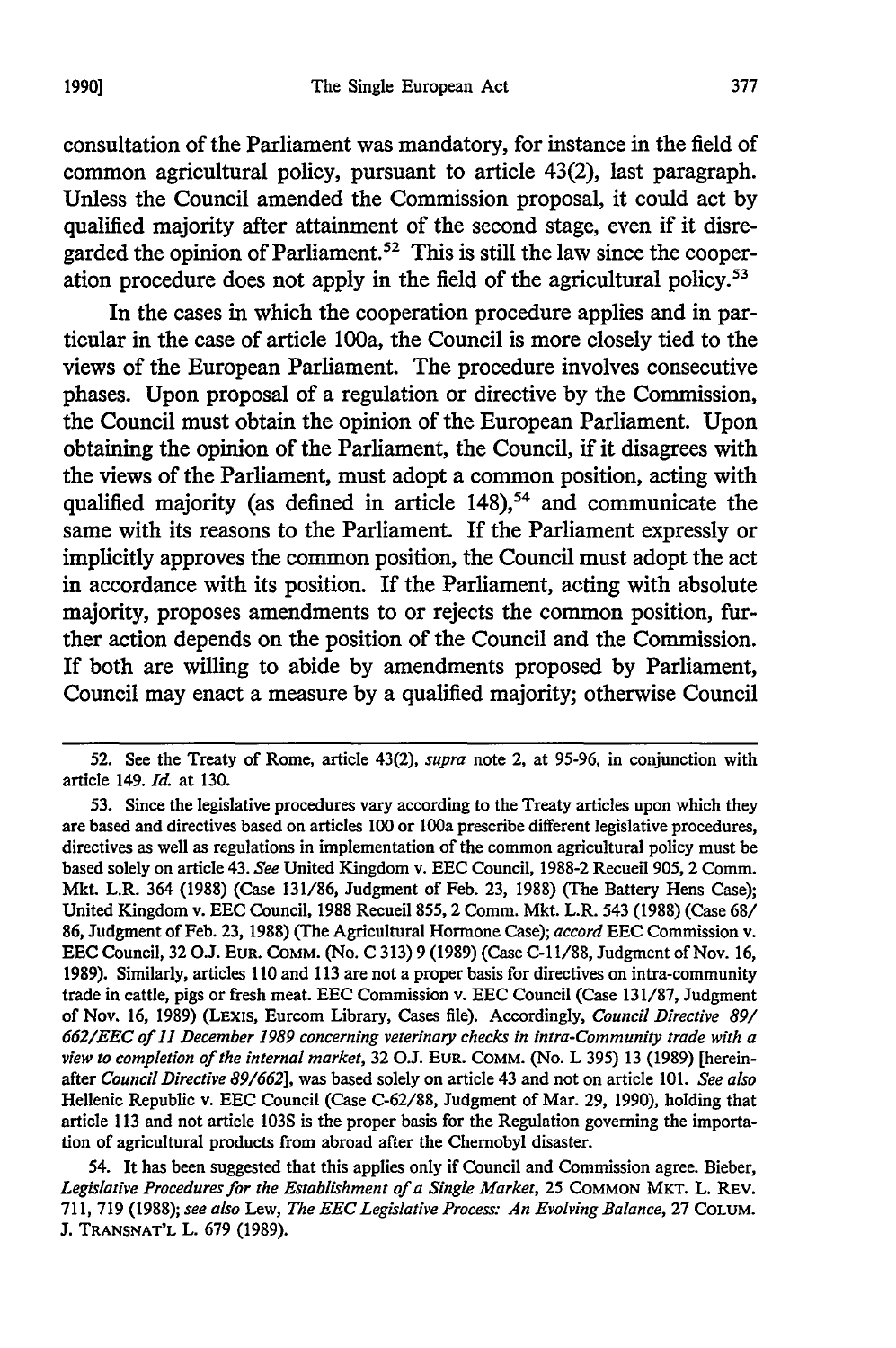must act by unanimous vote.<sup>55</sup>

A good example of the cooperation procedure is furnished by the legislative history of Council Directive 89/622, November 13, 1989, on the Approximation of the Laws, Regulations, and Administrative Provisions of the Member States Concerning the Labelling of Tobacco Products.<sup>56</sup> The directive was proposed by the Commission on February 4, 1988, in a text based on article 100a of the Treaty.57 It was submitted to Parliament pursuant to article 149 and approved by Parliament on December 14, 1989, subject to certain amendments, with the request to the Commission to amend its proposal accordingly and to the Council to incorporate them in its common position.<sup>58</sup> Thereupon the Commission submitted an amended proposal which, however, did not incorporate the amendments proposed by Parliament.<sup>59</sup> Council adopted the Commission's amended proposal as its common position $60$  and transmitted it to the Parliament. The Parliament accepted it subject to some amendments.<sup>61</sup> The Council finally adopted the directive on November 13, 1989, adding some minor additions to the revised Commission proposal, but not incorporating the Parliamentary amendments.<sup>62</sup>

As an interesting sideline, I would like to mention that Philip Morris and six other cigarette manufacturers claimed that the proposed directive violated constitutional guarantees of the Bonn Basic Law and asked the Federal Constitutional Court to prohibit the Federal Government to vote for the measure. The second chamber of the second Senate of the Court by order of May 12, 1989, denied relief, on the ground that basic rights guaranteed by Community law were protected by the ECJ and that resort to the Federal Constitutional Court was, if at all, only the ultimate remedy.<sup>63</sup>

#### B. Completion of the Internal Market

As mentioned before, the Commission in its White Paper of 1985 proposed the completion of the Internal Market Without Boundaries before the end of the year 1992. The White Paper listed a number of areas in which action, especially by way of directives, was necessary,

*<sup>55.</sup>* Treaty of Rome, *supra* note 2, arts. 149(2)(c), **(d),** (e), at **130.**

**<sup>56. 32</sup> O.J. EUR.** COMM. (No. L **359) 1 (1989).**

<sup>57.</sup> **31 O.J. EUR.** COMM. (No. **C** 48) **8 (1988)** (COM(84) **719** final).

**<sup>58. 32</sup>** *0J.* **EUR.** COMM. (No. **C** 12) **106 (1989).**

<sup>59.</sup> **32 O.J. EUR.** COMM. (No. **C 62)** 12 **(1989).**

**<sup>60. 32</sup>** 0.3. EUR. COMM. (No. C 192) **1,** item 12, at 1, 2 (1989).

**<sup>61. 32</sup> O.J. EUR.** COMM. (No. **C 291) 99 (1989).**

**<sup>62. 32</sup> O.J. EUR.** COMM. (No. L **359) 1 (1989).**

**<sup>63.</sup>** The order is reproduced in German in 24 EUROPARECHT **270 (1989).**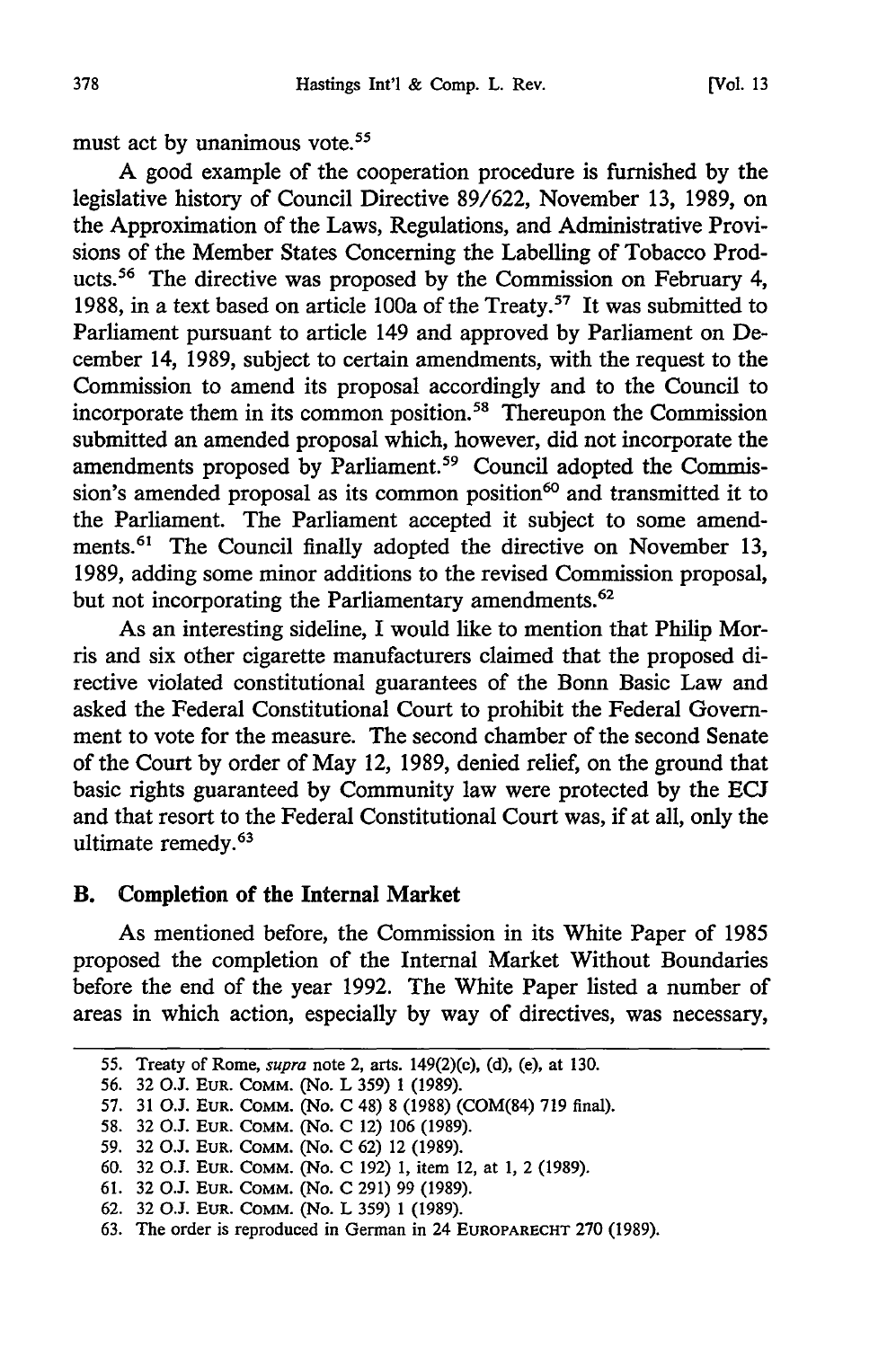ranging from boundary controls to legal barriers of various types.<sup>64</sup> In particular unification of markets for financial services of various types was contemplated.

In its program of 1985 the Commission prepared a catalogue of 286 measures which would be required to be taken in order to remove the principal obstacles to the attainment of a single market without boundaries. Subsequently the number decreased slightly. A great number consisted of directives. Meanwhile, partly due to the speed-up facilitated by the cooperation procedure, ninety percent of the necessary acts have been proposed and as of June 20, 1989, 127 Directives have definitely been adopted.<sup>65</sup>

Of course, the effect as well as the content of these measures has been discussed in numerous studies both in Europe and in the United States. Moreover, the Commission itself has endeavored to publicize the need for, and the benefits to be derived from, a single frontier-free market for goods, services, capital and persons. For instance, *Droit et pratique du commerce international66* devoted three issues to a symposium entitled *1993-L'Annee Terrible(?)* containing ten essays by various authors on different aspects of the single market. The United States Department of Commerce has published, and is in the course of publishing, an exhaustive analysis of the European Community directives for the creation of the single internal market and their impact on American business.<sup>67</sup> Most of all, the Commission itself, in its series on European Documentation, has published a discussion of one of the cornerstones of a single market, the European financial common market.<sup>68</sup>

Without discussing all aspects in depth, it should be mentioned that the single market will not only dismantle physical and technical barriers,

68. *The European Financial Common Market,* 4 **EUROPEAN DOCUMENTATION** (1989).

<sup>64.</sup> Although often the form of a directive is chosen, *see Council Directive 89/662, supra* note 53, in other cases the measure is in the form of a regulation. *See, e.g., Council Regulation (EEC) No. 4283/88 of 21 December 1988 on the abolition of certain exit formalities at internal Community frontiers-introduction of common border posts,* 31 O.J. **EUR.** COMM. (No. L 382) **1 (1988).**

<sup>65.</sup> *Fourth Progress Report of the Commission to the Council and the European Parliament, Concerning the Implementation of the Commission's White Paper on the Completion of the Internal Market,* COM(89) 311 final, at 4-6 (June 20, 1989); *see also* Hauschka, *Der Stand der gemeinschaftsrechtlichen Rechtsangleichung im Recht der privaten Wirtschaft drei Jahre vor Vollendung des Binnenmarktes 1992,* 42 NJW 3048 (1989).

**<sup>66.</sup>** [14 **No.** 4] **DRoIT ET PRATIQUE DU COMMERCE INT'L** (1988); [15 Nos. 1 & 2] DRoIT **ET** PRATIQUE **DU COMMERCE INT'L** (1989).

<sup>67. 162</sup> U.S. **DEP'T OF COMMERCE,** INTERNATIONAL **TRADE** ADMINISTRATION, **EC** 1992: **A COMMERCE** DEPARTMENT **ANALYSIS** OF **EUROPEAN** COMMUNITY DIRECTIVES (1989).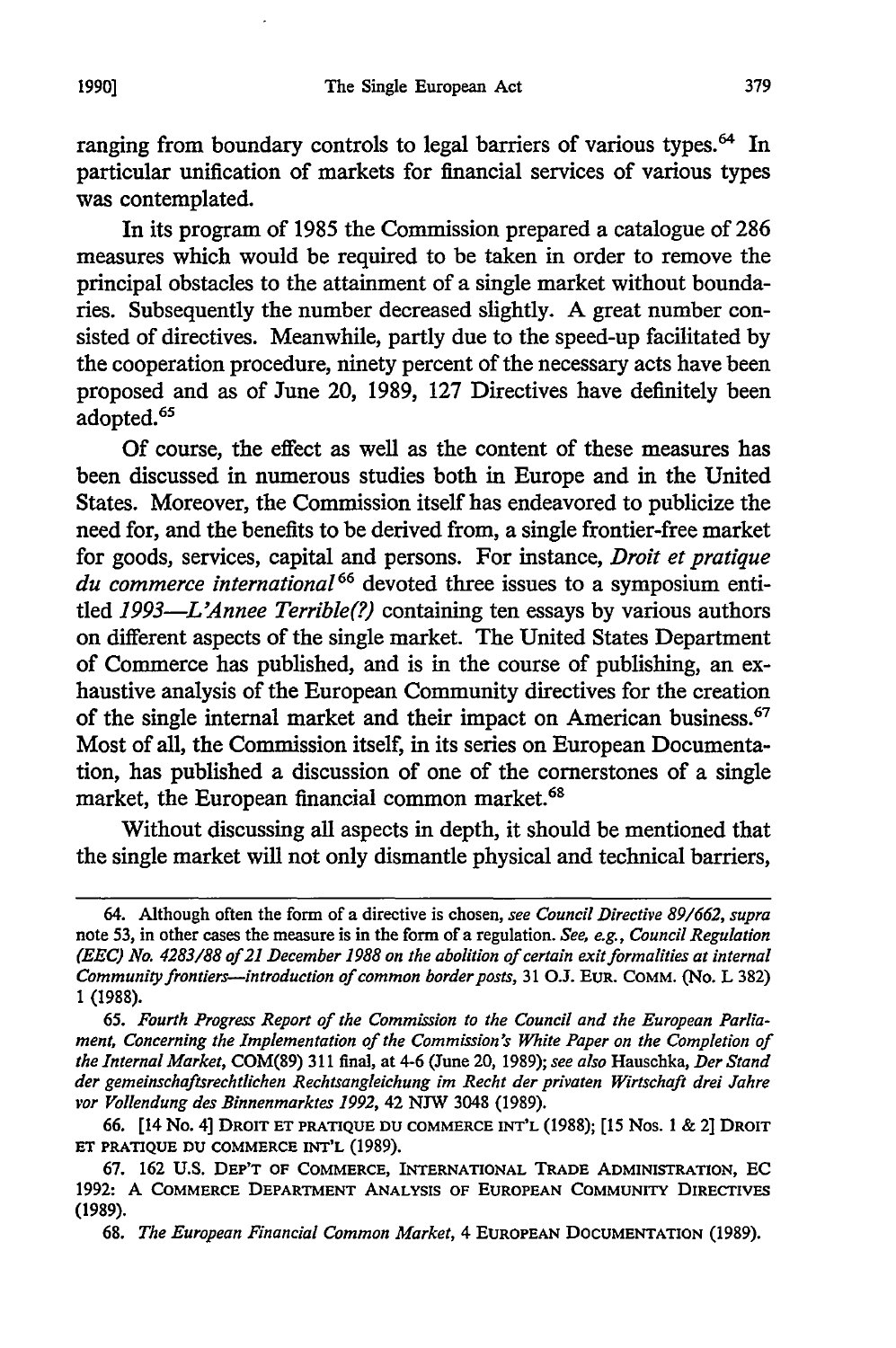but also will result in unification or harmonization of important areas of economic law, such as patents,<sup>69</sup> trademarks<sup>70</sup> and corporation law,<sup>71</sup> including the law of economic groups.72

Despite the enormity of the task the progress on the Community level with respect to most types of barriers has been excellent. The most unsatisfactory status exists with respect to the removal of fiscal barriers, especially the approximation of the rates of the VAT. The European Parliament reviewing the situation at its session on October 12, 1989, on the basis of information from the Commission, deplored the slow progress in the areas where unanimity is required, notably tax harmonization, plant and animal health controls and the free movement of people and referred to the approximation of indirect taxation as a particularly pressing problem.73

#### **C.** Towards Economic and Monetary Union

In Part I, it was recalled that the Single European Act is the compromise which was the product of the original ideas of a European Economic and Monetary Union contemplated by the Werner and Tindemans reports. It has been reduced to a subtitle of the new Chapter 1 to be inserted in part III, title II of the EEC Treaty bearing the caption Cooperation in Economic and Monetary Policy (Economic and Monetary Union). It envisages further institutional changes effectuated pursuant to article 236, if necessary.

At present, as was mentioned before, the Communities operate under the *European Monetary System* (EMS), centered around the European Currency Unit (ECU) and an Exchange Rate Mechanism (ERM). At its meeting in Hanover on June 27 and 28, 1988, the European Council reaffirmed the objective of a progressive realization of economic and monetary union and appointed a committee under the chairmanship of

*<sup>69.</sup> White Paper, supra* note 31, para. 148 (referring to the Luxembourg patent convention).

<sup>70.</sup> *Id.* para. 146 (implemented by *First Council Directive 89/104 of Dec. 2L 1988 to approximate the law of Member States relating to trademarks,* 31 O.J. **EUR.** COMM. (No. L 40) **1** (1988)).

<sup>71.</sup> *Id.* para. 136-44; *see* Ldy, *Le marchd unique et les societis,* 15 DROIT **ET PRATIQUE DU** COMMERCE INT'L 249 (1989).

<sup>72.</sup> Economic groups are legally separate but associated enterprises. White Paper, *supra* note 3 **1,** para. 144; *see Lby, supra* note 71, at 261, 269 (referring to *Seventh Council Directive of 13 June 1983,* 26 O.J. **EUR.** COMM. (No. L 193) 1 (1983), and *Council Regulation (EEC) No. 2137/85 of 25 July 1985,* 28 O.J. **EUR.** COMM. (No. L 199) **1** (1985)).

<sup>73.</sup> *Resolution of 12 October 1989,* 32 O.J. EUR. **COMM.** (No. L 291) 99 (1989); *see* Berlin, *L'ilimination des frontires fiscales dans la CEE,* **15** DROIT **ET PRATIQUE DU COMMERCE INT'L** 35 (1989).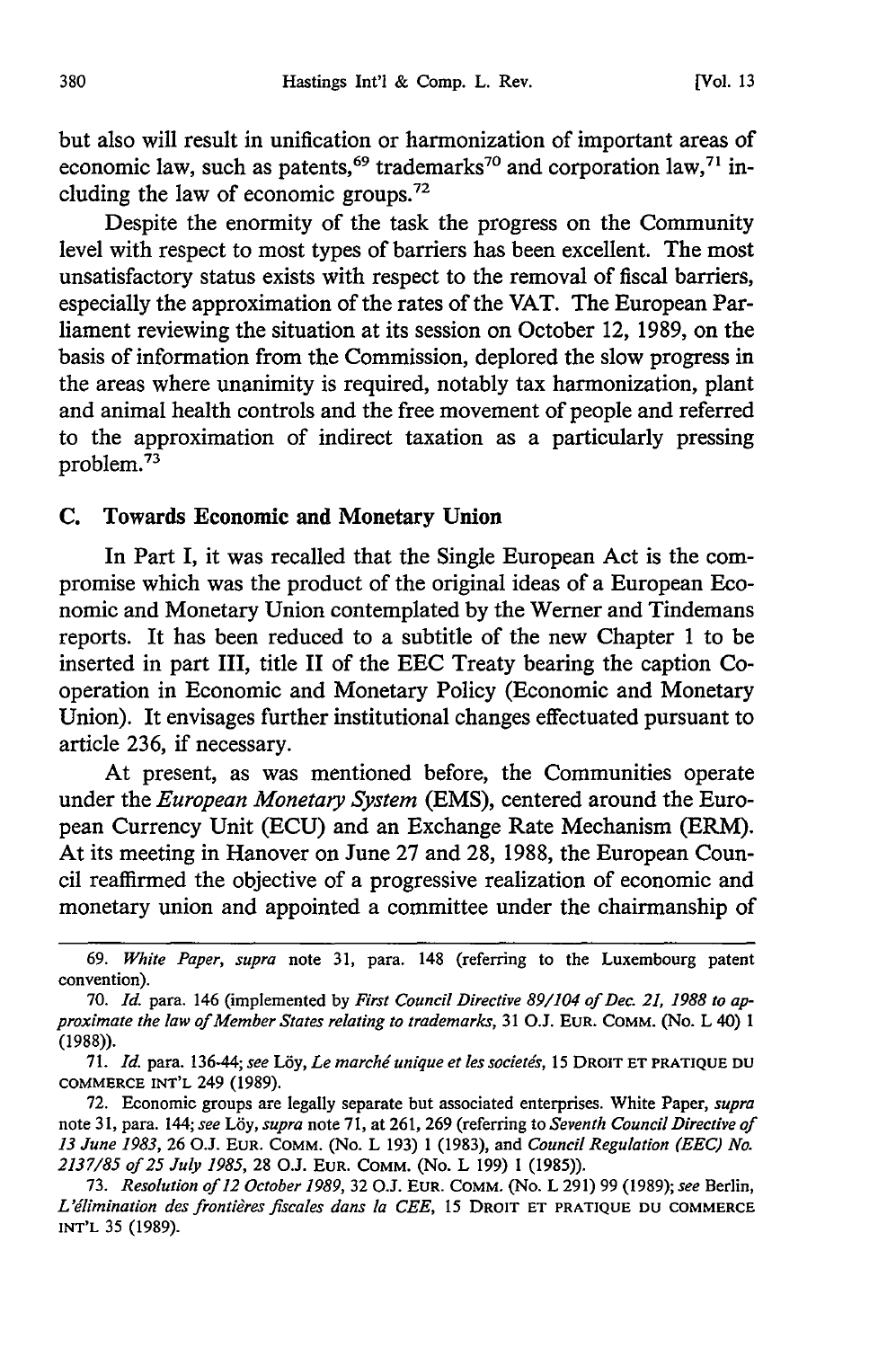President Delors with "the task of studying and proposing concrete stages leading toward this union." The committee submitted its report on April 12, 1989.74 The report identified the essential elements of monetary union, which included fixed exchange rate parties and irrevocable convertability.75 The union would require a common monetary policy, decided upon by a federal institution,<sup>76</sup> consisting of the National Central Banks, the European System of Central Banks,<sup>77</sup> which could include central institutions, i.e., the European Central Banks.78 Parliament came to similar conclusions, but proposed the statute of a European Central Bank and a single currency.<sup>79</sup>

#### **D.** Social Dimension **and** Protection of the Environment

As has been pointed out before, the **SEA** devotes four subsections of the amended **EEC** Treaty to Social Policy, Economic and Social Cohesion, Research and Technological Development, and Protection of the Environment. While the topics are not considered to be aspects of the completion of the internal market, but subjects of separate policies, the Community institutions have not neglected them and progress is to be recorded also in these fields. This Article therefore will not neglect them.80 A general survey of the **SEA** must be satisfied with mentioning the important community concerns articulated in the **SEA** intent covering the new measures taken or proposed thereunder.

#### **II. THE EUROPEAN POLITICAL COOPERATION**

The European Political Cooperation is technically an organization of the Member States of the European Communities which is separate

77. *Id.* at 18.

<sup>74.</sup> COMMITTEE **FOR THE STUDY OF ECONOMIC & MONETARY UNION, REPORT ON ECONOMIC AND MONETARY UNION IN THE EUROPEAN COMMUNITY** (Apr. **12, 1989)** [hereinafter *Report*]; see also The European Financial Common Market, supra note 68, at 46-51. The European Council at its Madrid meeting on June 26-27, 1989, approved the commencement of the process of monetary union on July 1, 1990. 21 **EUR.** COMM. NEWS (1989).

<sup>75.</sup> *Report, supra* note 74, at 10.

<sup>76.</sup> *Id.* at **11.**

**<sup>78.</sup>** *Id.*

<sup>79.</sup> *The European Financial Common Market, supra* note 68, at *51; see also* J.V. Louis, *4 Monetary Union for Tomorrow,* 26 **COMMON** MKT. L. REv. 301 (1989); J.V. Louis, *"Monetary Capacity" in the Single European Act,* 25 **COMMON** MKT. L. REv. 9 (1988); H. Hahn & J. Siebelt, *Zur Autonomie einer kfinftigen Europdischen Zentralbank,* 42 DOV 233 (1989). The European Council, at its Madrid summit, on June 26-27, 1989, agreed to begin the process of European Monetary Union on July 1, 1990. 21 **EUR.** COMM. **NEWS, 1,** 8 (1989).

<sup>80.</sup> The European Council, at its meeting in Madrid on June 26-27, 1989, approved further consideration of the proposal of a Charter of Fundamental Social Rights that was submitted by the Commission to the Council. 21 **EUR.** COMM. NEWS 1, 8 (1989).